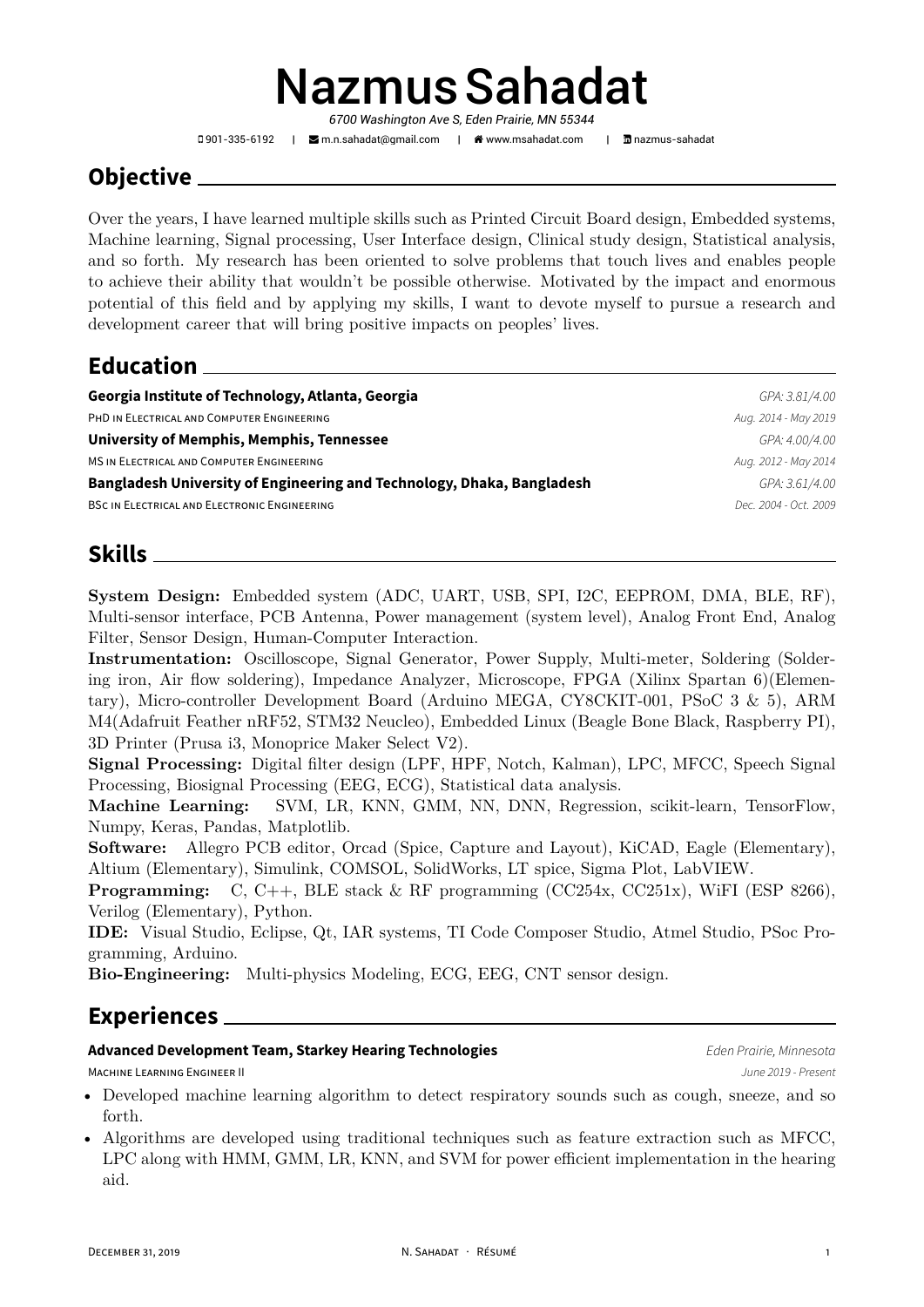#### **GT-Bionics Lab, Georgia Institute of Technology** *Atlanta, Georgia**Atlanta, Georgia*

GRADUATE RESEARCH ASSISTANT (PHD) *June. 2014 - Present*

- Ph.D. with a focus on multimodal Tongue drive system (mTDS), a next-generation human-computer interaction system for the people with tetraplegia which incorporates multiple remaining abilities such as speech recognition, tongue, and head motion to control computers, smartphones, wheelchair, and so forth.
- Developed ARM M4, CC251X, and CC254X based firmware for multi-sensor (magnetometers, accelerometer, and gyroscope) communication to find user gestures (tongue, head movements) as commands. Wireless interfaces (BLE, RF) for seamless interaction with devices.
- Developed SVM based algorithm to process tongue gesture in the wearable unit (ARM, CC2510) and Kalman filter based sensor fusion algorithm for head tracking.
- Developed touchscreen UIs (Qt-based) for ARM A8 (Beaglebone Black) to train tongue commands using machine learning algorithm and an option to switch between devices under control. Also, designed human experiments to evaluate user interaction efficacy with computers, smartphones, and wheelchair. Also involved in collecting experimental data and statistical analysis.
- Involved in electronic systems and PCB design (wearable unit, wheelchair, and PC interfaces), debugging, and testing.

#### **Think Tank Team, Samsung Research America** *Mountain View, California*

EE INTERN *May 2015 - Jul. 2015*

• Involved in PCB design for high-speed communication of Samsung 360 camera, OLED display interface, flexible PCB design for next generation Samsung touchscreen. Also, involved with other confidential projects.

#### **ESARP Lab, University of Memphis** *Memphis, Tennessee*

GRADUATE RESEARCH ASSISTANT (MS) *Aug. 2012 - May. 2014*

- Pursued MS with a thesis on smart drug delivery system using a chitosan-based carrier. Finite element modeling of the drug delivery system was done using COMSOL Multiphysics. In vitro experiments were done to verify the modeling accuracy. Experimental results were statistically verified
- Involved in modeling and designing a microfluidic device design for cancer cell separation.
- Involved in design of custom built EEG and ECG monitoring device (NeuroMonitor).
- Developed an algorithm for the bio-metric identification from one lead ECG signal.
- Designed, modeled a new vertically aligned CNT based dry Bio-sensor to capture ECG and EEG signal.

#### **Shahjalal University of Science & Technology** *Sylhet, Bangladesh*

LECTURER *Mar. 2011 - Jul. 2012*

- Worked as a lecturer in the Department of Electrical & Electronic Engineering.
- Involved mostly in several laboratory developments (Electrical Circuit Lab, Electronics Lab, Electrical Electronics circuit simulation lab, Machine Lab), Teaching (Electrical Circuits, Analog & Digital Electronic Circuits, Electrical Machines).
- Was a mentor of several student projects (Wireless controlled robotic car development, Home automation system).

#### **International Islamic University Chittagong** *Dhaka, Bangladesh**Dhaka, Bangladesh*

• Involved mostly in teaching (Control system, Electronic circuit simulation, Power systems, Power plant engineering and Microprocessor system design) and Student research projects (Design and implementation of a sinusoidal interrupted power supply, Galvanic skin response design).

## **Publications & Patent**

[1] F. Kong, M. N. Sahadat, M. Ghovanloo, and G. D. Durgin, "A stand-alone intraoral tonguecontrolled computer interface for people with tetraplegia," *IEEE transactions on biomedical circuits and systems*, vol. 13, no. 5, pp. 848–857, 2019.

LECTURER *Nov. 2009 - Feb. 2011*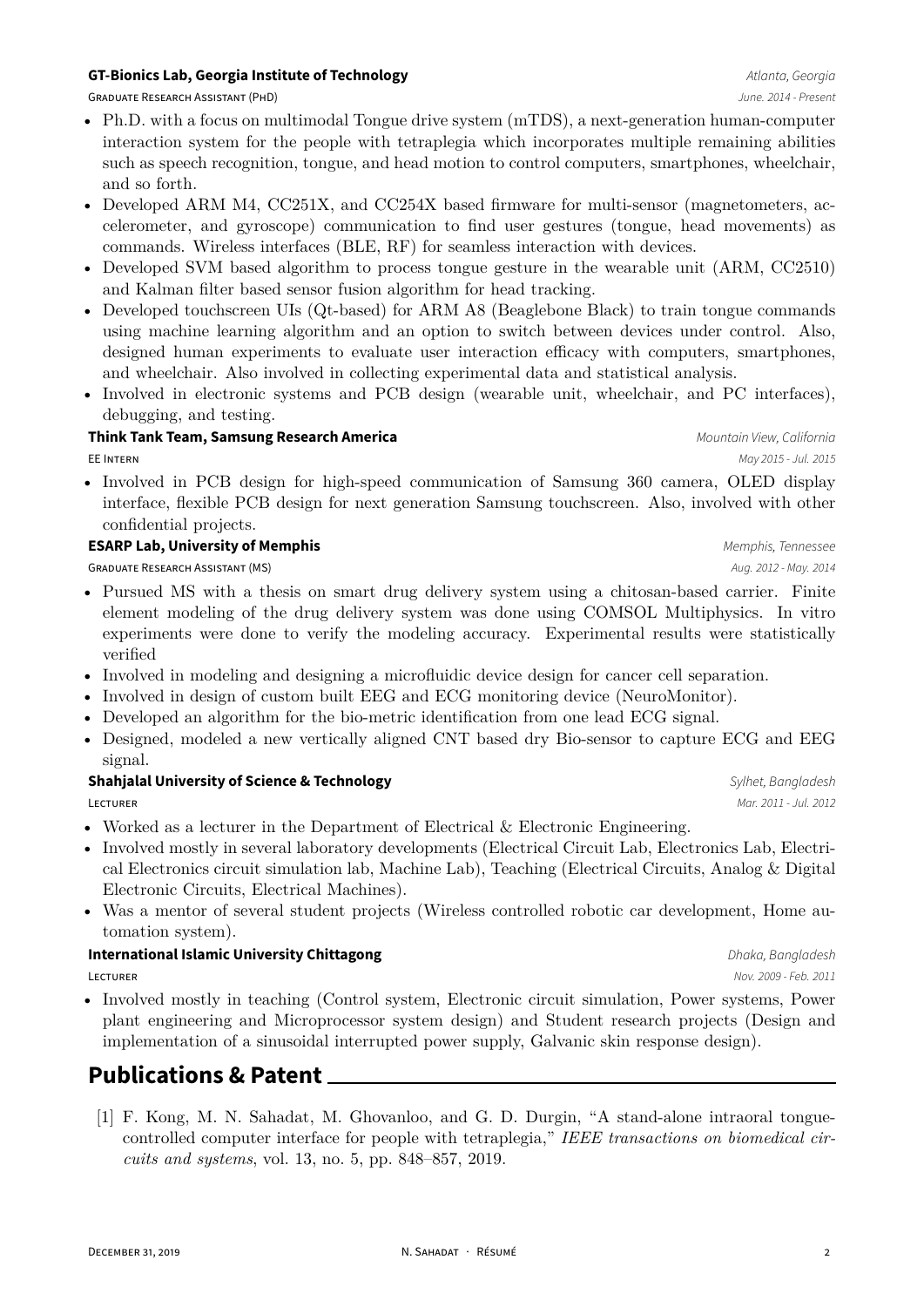- [2] N. Sebkhi, N. Sahadat, S. Hersek, A. Bhavsar, S. Siahpoushan, M. Ghoovanloo, and O. T. Inan, "A deep neural network-based permanent magnet localization for tongue tracking," *IEEE Sensors Journal*, vol. 19, no. 20, pp. 9324–9331, 2019.
- [3] M. N. Sahadat, N. Sebkhi, D. Anderson, and M. Ghovanloo, "Optimization of tongue gesture processing algorithm for standalone multimodal tongue drive system," *IEEE Sensors Journal*, vol. 19, no. 7, pp. 2704–2712, 2018.
- [4] M. N. Sahadat, S. Dighe, F. Islam, and M. Ghovanloo, "An independent tongue-operated assistive system for both access and mobility," *IEEE Sensors Journal*, vol. 18, no. 22, pp. 9401–9409, 2018.
- [5] M. N. Sahadat, N. Sebkhi, F. Kong, and M. Ghovanloo, "Standalone assistive system to employ multiple remaining abilities in people with tetraplegia," in *2018 IEEE Biomedical Circuits and Systems Conference (BioCAS)*, pp. 1–4, IEEE, 2018.
- [6] F. Kong, M. N. Sahadat, and M. Ghovanloo, "Development and preliminary assessment of an arch-shaped stand-alone intraoral tongue drive system for people with tetraplegia," in *2018 IEEE Biomedical Circuits and Systems Conference (BioCAS)*, pp. 1–4, IEEE, 2018.
- [7] N. Sahadat, N. Sebkhi, and M. Ghovanloo, "Simultaneous multimodal access to wheelchair and computer for people with tetraplegia," in *Proceedings of the 2018 on International Conference on Multimodal Interaction*, pp. 393–399, ACM, 2018.
- [8] M. N. Sahadat, A. Alreja, N. Mikail, and M. Ghovanloo, "Comparing the use of single versus multiple combined abilities in conducting complex computer tasks hands-free," *IEEE Transactions on Neural Systems and Rehabilitation Engineering*, vol. 26, no. 9, pp. 1868–1877, 2018.
- [9] N. Sahadat and M. Ghovanloo, "Efficacy assessment of multimodal tongue drive system (mtds) in comparison to keyboard and mouse (knm)," *Archives of Physical Medicine and Rehabilitation*, vol. 98, no. 12, pp. e163–e164, 2017.
- [10] M. Ghovanloo, M. N. Sahadat, Z. Zhang, F. Kong, and N. Sebkhi, "Tapping into tongue motion to substitute or augment upper limbs," in *Micro-and Nanotechnology Sensors, Systems, and Applications IX*, vol. 10194, p. 1019413, International Society for Optics and Photonics, 2017.
- [11] B. I. Morshed, M. N. Sahadat, and S. Consul-pacareu, "Patterned carbon nanotube electrode," Dec. 24 2015. US Patent App. 14/725,885.
- [12] A. Jafari, N. Buswell, A. Page, T. Mohsenin, M. N. Sahadat, and M. Ghovanloo, "Live demonstration: Towards an ultra low power on-board processor for tongue drive system," in *2015 IEEE Biomedical Circuits and Systems Conference (BioCAS)*, pp. 1–1, IEEE, 2015.
- [13] Z. Zhang, S. Ostadabbas, M. N. Sahadat, N. Sebkhi, D. Wu, A. Butler, and M. Ghovanloo, "Enhancements of a tongue-operated robotic rehabilitation system," in *2015 IEEE Biomedical Circuits and Systems Conference (BioCAS)*, pp. 1–4, IEEE, 2015.
- [14] M. N. Sahadat, Z. Zhang, A. Alreja, P. Srikrishnan, S. Ostadabbas, N. Sebkhi, and M. Ghovanloo, "Live demonstration: A tongue-operated multimodal human computer interface and robotic rehabilitation system," in *2015 IEEE Biomedical Circuits and Systems Conference (BioCAS)*, pp. 1–1, IEEE, 2015.
- [15] M. N. Sahadat, A. Alreja, P. Srikrishnan, and M. Ghovanloo, "A multimodal human computer interface combining head movement, speech and tongue motion for people with severe disabilities," in *2015 IEEE Biomedical Circuits and Systems Conference (BioCAS)*, pp. 1–4, IEEE, 2015.
- [16] S. Consul-Pacareu, R. Mahajan, M. Sahadat, and B. I. Morshed, "Wearable ambulatory 2-channel eeg neuromonitor platform for real-life engagement monitoring based on brain activities at the prefrontal cortex," in *4th IAJC/ISAM Joint Intl. Conf., FL*, p. 78, 2014.
- [17] M. N. Sahadat, E. L. Jacobs, and B. I. Morshed, "Hardware-efficient robust biometric identification from 0.58 second template and 12 features of limb (lead i) ecg signal using logistic regression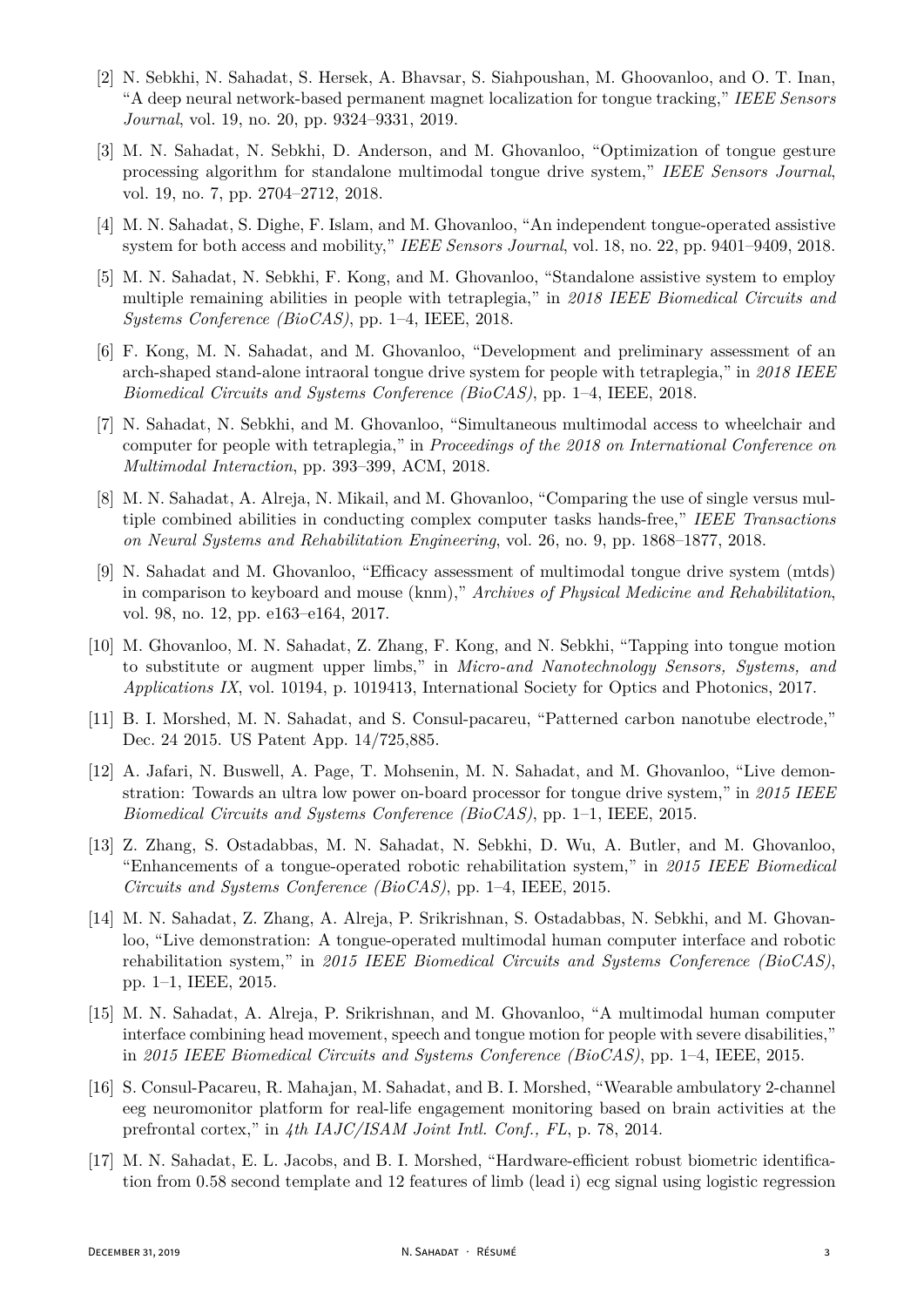classifier," in *Engineering in Medicine and Biology Society (EMBC), 2014 36th Annual International Conference of the IEEE*, pp. 1440–1443, IEEE, 2014.

- [18] M. N. Sahadat, A. P. Hoban, B. I. Morshed, and W. O. Haggard, "Investigation of electrical stimulus on chitosan film based dds," in *2014 36th Annual International Conference of the IEEE Engineering in Medicine and Biology Society*, pp. 1424–1427, IEEE, 2014.
- [19] A. Mohapatra, N. Sahadat, B. I. Morshed, G. McGraw, A. P. Hoban, J. A. Jenning, W. O. Haggard, J. D. Bumgardner, and S. R. Mishra, "Stimuli-controlled drug delivery system development with implantable biocompatible chitosan microbeads," in *IAJC-ISAM InternationalConference*, 2014.
- [20] M. N. Sahadat, S. Consul-Pacareu, and B. I. Morshed, "Wireless ambulatory ecg signal capture for hrv and cognitive load study using the neuromonitor platform," in *2013 6th International IEEE/EMBS Conference on Neural Engineering (NER)*, pp. 497–500, IEEE, 2013.
- [21] R. Mahajan, S. Consul-Pacareu, M. Abusaud, M. N. Sahadat, and B. I. Morshed, "Ambulatory eeg neuromonitor platform for engagement studies of children with development delays," in *Smart Biomedical and Physiological Sensor Technology X*, vol. 8719, p. 87190L, International Society for Optics and Photonics, 2013.
- [22] N. Sahadat, S. Hossain, A. Rahman, and S. T. Atique, "Power quality improvement of large power system using a conventional method," *Engineering*, vol. 3, no. 08, p. 823, 2011.
- [23] M. Sahadat, S. Deeba, S. Ahmad, G. Biswas, A. Elahi, N. Zakaria, *et al.*, "Reliability evaluation of bangladesh power system using cumulant method," in *2011 3rd International Conference on Electronics Computer Technology*, vol. 2, pp. 127–131, IEEE, 2011.
- [24] M. N. Sahadat, N. Al Masood, M. S. Hossain, G. Rashid, and A. H. Chowdhury, "Real power transfer capability enhancement of transmission lines using svc," in *2011 Asia-Pacific Power and Energy Engineering Conference*, pp. 1–4, IEEE, 2011.

#### **Honors & Awards**

| 2018 | <b>BRCRC</b> , Brooks Rehabilitation Collaborative Research Grant: \$100k              | Jacksonville, FL  |
|------|----------------------------------------------------------------------------------------|-------------------|
| 2018 | <b>ACM, ICMI Student Travel Support</b>                                                | Boulder, CO       |
| 2018 | Gatech, BSAGT MC2 Rising Scientist Award                                               | Atlanta, GA       |
| 2017 | American Congress of Rehabilitation Medicine Conference, Best Poster Award (3rd place) | Atlanta, GA       |
| 2016 | Gatech, BSAGT MC2 Rising Scientist Award                                               | Atlanta, GA       |
| 2014 | Gatech, Graduate Research Assistant                                                    | Atlanta, GA       |
| 2014 | <b>IEEE, EMBC Travel Award</b>                                                         | Chicago, IL       |
| 2012 | <b>UofM.</b> Graduate Research Assistant                                               | Memphis, TN       |
| 2005 | <b>BUET.</b> Undergraduate Merit Scholarship                                           | Dhaka, Bangladesh |
| 2004 | <b>Education Board</b> , Higher Secondary School Board Scholarship                     | Raj., Bangladesh  |
|      |                                                                                        |                   |

## **License & Certifications**

| 2019 | Deep Learning Specialization, Coursera                                                  | C25CRLWDZF9N               |
|------|-----------------------------------------------------------------------------------------|----------------------------|
| 2019 | Neural Networks and Deep Learning, Coursera                                             | HW79H924FW3R               |
| 2019 | Improving Deep Neural Networks: Hyperparameter tuning, Regularization and Optimization, | RFWX88KEOSRP               |
|      | Coursera                                                                                |                            |
| 2019 | <b>Structuring Machine Learning Projects, Courseral</b>                                 | <i><b>8KGEWZAEYEMB</b></i> |
| 2019 | <b>Convolutional Neural Networks, Coursera</b>                                          | CYWY6MHT205C               |
| 2019 | Sequence Models, Coursera                                                               | BK59MAKLBF4T               |
| 2019 | <b>Machine Learning, Coursera</b>                                                       | 4M3KEARLDDJP               |
|      |                                                                                         |                            |

### **Presentations**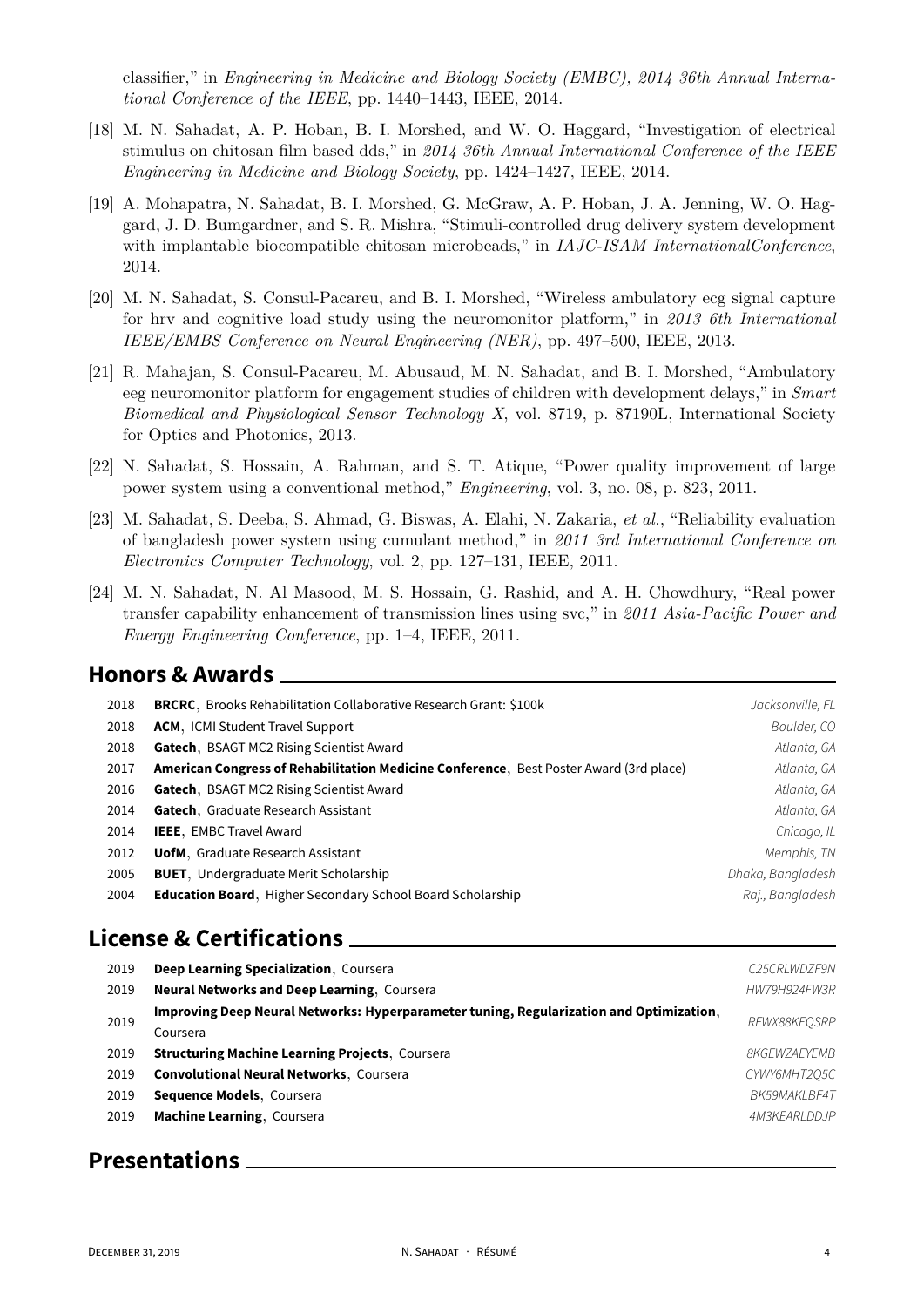| ACM International Conference on Multimodal Interaction (ICMI 2018)                                                                                                 | Boulder, CO                        |
|--------------------------------------------------------------------------------------------------------------------------------------------------------------------|------------------------------------|
| <b>POSTER PRESENTATION</b>                                                                                                                                         | Oct. 2018                          |
| • Simultaneous Multimodal Access to Wheelchair and Computer for People with Tetraplegia                                                                            |                                    |
| IEEE/CAS-EMB Biomedical Circuits and Systems Conference (BioCAS 2018)                                                                                              | Cleveland, OH                      |
| <b>POSTER PRESENTATION</b>                                                                                                                                         | Oct. 2018                          |
| • Standalone Assistive System to Employ Multiple Remaining Abilities in People with Tetraplegia                                                                    |                                    |
| American Congress of Rehabilitation Medicine Conference (ACRM 2017)                                                                                                | Atlanta, GA                        |
| <b>POSTER PRESENTATION</b>                                                                                                                                         | Oct. 2017                          |
| • Efficacy Assessment of multimodal Tongue Drive System (mTDS) in Comparison to Keyboard and<br>Mouse $(KnM)$                                                      |                                    |
| IEEE/CAS-EMB Biomedical Circuits and Systems Conference (BioCAS 2015)                                                                                              | Atlanta, GA                        |
| <b>ORAL PRESENTATION</b>                                                                                                                                           | Oct. 2015                          |
| • A multimodal human computer interface combining head movement, speech and tongue motion for<br>people with severe disabilities                                   |                                    |
| IEEE/CAS-EMB Biomedical Circuits and Systems Conference (BioCAS 2015)                                                                                              | Atlanta, GA                        |
| LIVE DEMO                                                                                                                                                          | Oct. 2015                          |
| • A tongue-operated multimodal human computer interface and robotic rehabilitation system                                                                          |                                    |
| IEEE Engineering in Medicine and Biology Society Conference (EMBC 2014)                                                                                            | Chicago, IL                        |
| <b>ORAL PRESENTATION</b>                                                                                                                                           | Aug. 2014                          |
| • Hardware-efficient robust biometric identification from 0.58 second template and 12 features of limb<br>(Lead I) ECG signal using logistic regression classifier |                                    |
| IEEE Engineering in Medicine and Biology Society Conference (EMBC 2014)                                                                                            | Chicago, IL                        |
| <b>POSTER PRESENTATION</b>                                                                                                                                         | Aug. 2014                          |
|                                                                                                                                                                    |                                    |
|                                                                                                                                                                    |                                    |
| • Investigation of electrical stimulus on chitosan film based DDS                                                                                                  |                                    |
| IEEE/EMBS Conference on Neural Engineering (NER 2013)<br><b>POSTER PRESENTATION</b>                                                                                | San Diego, CA<br>Nov. 2013         |
| • Wireless ambulatory ECG signal capture for HRV and cognitive load study using the NeuroMonitor<br>platform                                                       |                                    |
| <b>Activities</b>                                                                                                                                                  |                                    |
| ACM International Conference on Multimodal Interaction (ICMI)                                                                                                      | Boulder, CO                        |
| VOLUNTEER                                                                                                                                                          | 2018                               |
| • Arranging poster and oral presentation session of the conference                                                                                                 |                                    |
| <b>Bangladesh Student Association at Georgia Tech (BSA-GT)</b>                                                                                                     | Atlanta, GA                        |
| <b>SECRETARY</b>                                                                                                                                                   | Jan. 2017 - May 2018               |
| • Involved in arranging different cultural and sports activities of the association                                                                                |                                    |
| <b>IEEE Transactions on Biomedical Circuits and Systems (TBioCAS)</b>                                                                                              | Atlanta, GA                        |
| REVIEWER                                                                                                                                                           | Aug. 2014 - PRESENT                |
| • Reviewing scientific article and give feedback to help people contribute to scientific community                                                                 |                                    |
| <b>IEEE Journal of Biomedical and Health Informatics (JBHI)</b>                                                                                                    | Atlanta, GA                        |
| REVIEWER                                                                                                                                                           | Aug. 2014 - PRESENT                |
| • Reviewing scientific article and give feedback to help people contribute to scientific community                                                                 |                                    |
| <b>IEEE Transactions on Biomedical Engineering (TBME)</b>                                                                                                          | Atlanta, GA                        |
| REVIEWER                                                                                                                                                           | Aug. 2014 - PRESENT                |
| • Reviewing scientific article and give feedback to help people contribute to scientific community                                                                 |                                    |
| <b>IEEE</b>                                                                                                                                                        | Atlanta, GA                        |
| <b>GRADUATE STUDENT MEMBER</b>                                                                                                                                     | Mar. 2013 - Present                |
| <b>IEEE Engineering in Medicine and Biology Society (EMBS)</b><br><b>GRADUATE STUDENT MEMBER</b>                                                                   | Atlanta, GA                        |
|                                                                                                                                                                    | Mar. 2013 - Present                |
| <b>American Congress of Rehabilitation Medicine (ACRM)</b><br><b>STUDENT MEMBER</b>                                                                                | Atlanta, GA<br>Oct. 2017 - Present |